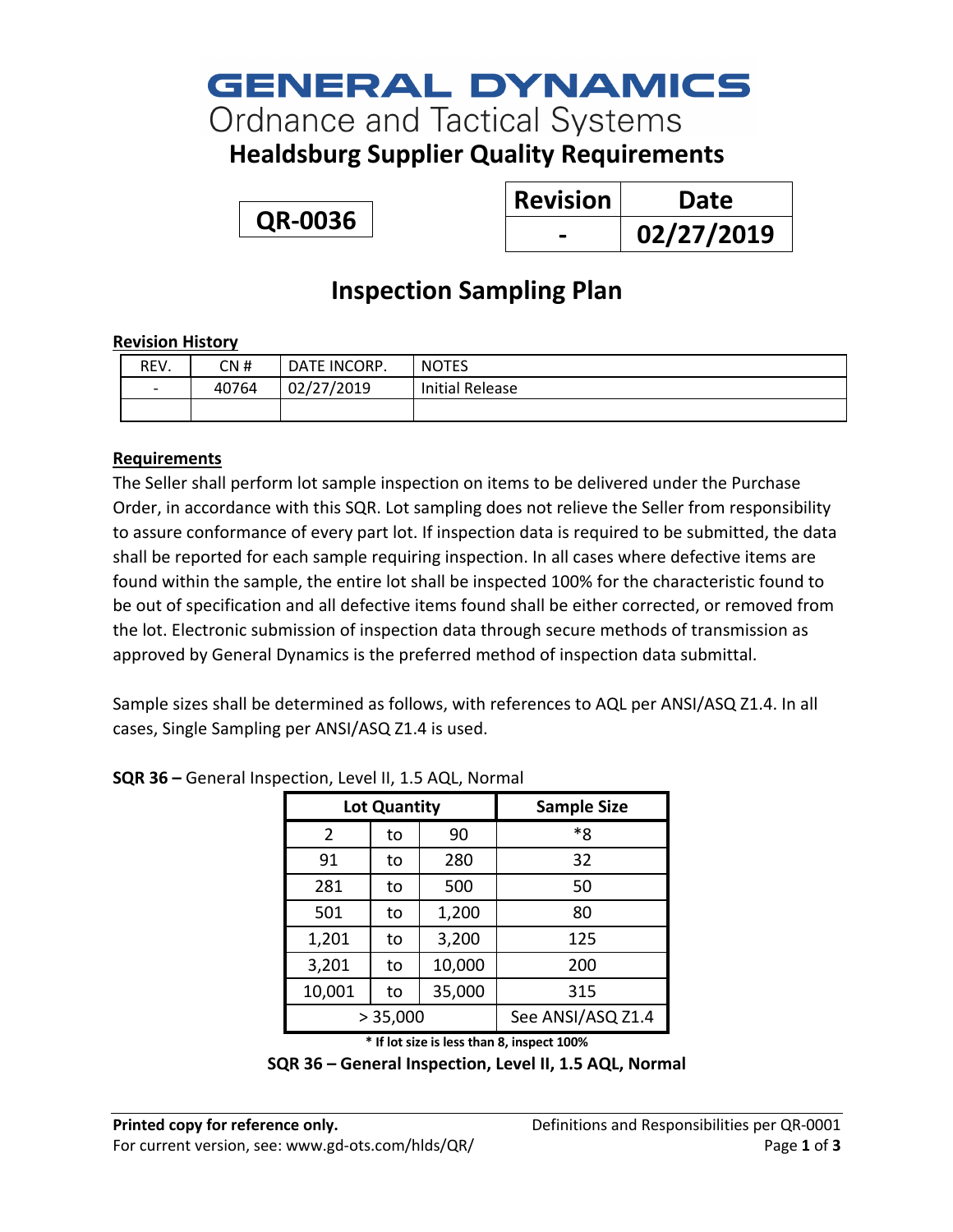### **GENERAL DYNAMICS**

# **Ordnance and Tactical Systems<br>Healdsburg Supplier Quality Requirements**

| Lot Quantity   |    |        | <b>Sample Size</b> |
|----------------|----|--------|--------------------|
| $\overline{2}$ | to | 50     | *5                 |
| 51             | to | 150    | 20                 |
| 151            | to | 280    | 32                 |
| 281            | to | 500    | 50                 |
| 501            | to | 1,200  | 80                 |
| 1,201          | to | 3,200  | 125                |
| 3,201          | to | 10,000 | 200                |
| 10,000         | to | 35,000 | 315                |
| > 35,000       |    |        | See ANSI/ASQ Z1.4  |

#### **SQR 36A –** General Inspection, Level II, 2.5 AQL, Normal

**\* If lot size is less than 5, inspect 100%**

**SQR 36A – General Inspection, Level II, 2.5 AQL, Normal**

#### **SQR 36B –** 100% Inspection

All parts shall be inspected. The Seller shall provide 100% dimensional inspection data of features shown on drawings, specification documents, or contained in the Purchase Order for 100% of the deliverable quantity under the Purchase Order. Inspection includes verification of notes shown on the drawing. Where 100% inspection is inappropriate (i.e. destructive testing, plating compliance, painting, etc.) the Seller shall coordinate with the Buyer the means utilized to verify the required test/inspection data such as using surrogate items (coupons), certification reports, etc. in lieu of direct verification.